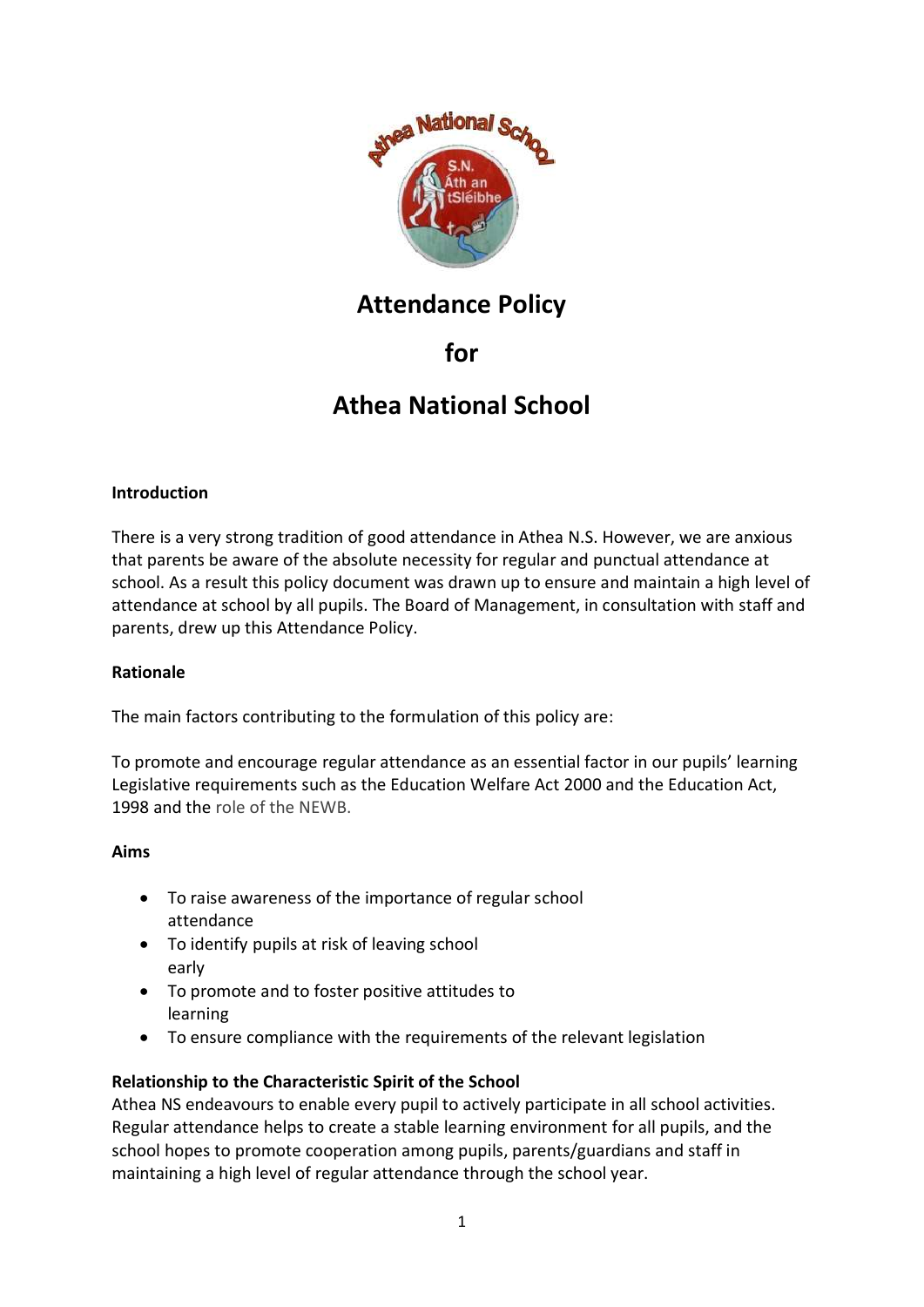#### **Roles and Responsibilities**

It is the responsibility of the principal and class teacher to implement this policy under the guidance of the school's Board of Management.

The school principal will ensure that the school register for pupils on Aladdin is maintained in accordance with regulations. The principal will inform the Education Welfare Officer if a pupil is not attending school regularly, when a pupil has been absent for 20 or more days during the course of a school year or when a pupil's name is removed from the school register. The Principal will inform parents of a decision to contact the Education Welfare Officer of concerns regarding a pupil and insofar as is practicable, promote the importance of good school attendance among pupils, parents and staff.

The class teacher will maintain the school's Aladdin school software programme in accordance with procedure. Keep a record of explained and unexplained absences. Promote a reward system for pupils with exceptional attendance. Encourage pupils to attend regularly and punctually. Inform the principal of concerns s/he may have regarding the attendance of any pupils.

#### **Punctuality**

School starts at 9.25am. All pupils and staff are expected to be in school before this time. For security reasons, all doors will be locked at 9.40am. The roll will be called at 10:00am. If a child arrives at school after 9.40am, they must ring the doorbell at the reception entrance. They will be escorted to their class. The principal will meet with the parents of children who are continually late to discuss strategies to improve punctuality.

If following school intervention and strategies punctuality does not improve, the principal will report the case to the Education Welfare Officer for further intervention and action.

#### **Recording and Reporting of Attendance and Non-Attendance**

The school attendance of individual pupils is recorded on Aladdin for each class on a daily basis.

If a pupil does not attend on a day when the school is open for instruction, his/her nonattendance will be recorded by the class teacher. Any pupil not present at roll call, 9.45am, will be marked absent for the day unless the teacher has been informed in writing beforehand that the child is due to attend school later that day. The child will need to attend school for at least one and a half hours to be marked present on the roll. The roll may not be altered once it has been filled in.

A note from parents/guardians is required to explain each absence. Such notes will be recorded on Aladdin and retained by the class teacher in the child's class file. Parents/guardians must also provide a note if a child departs early during the school day. Children will be marked present if they are not in school but are representing the school at outside activities.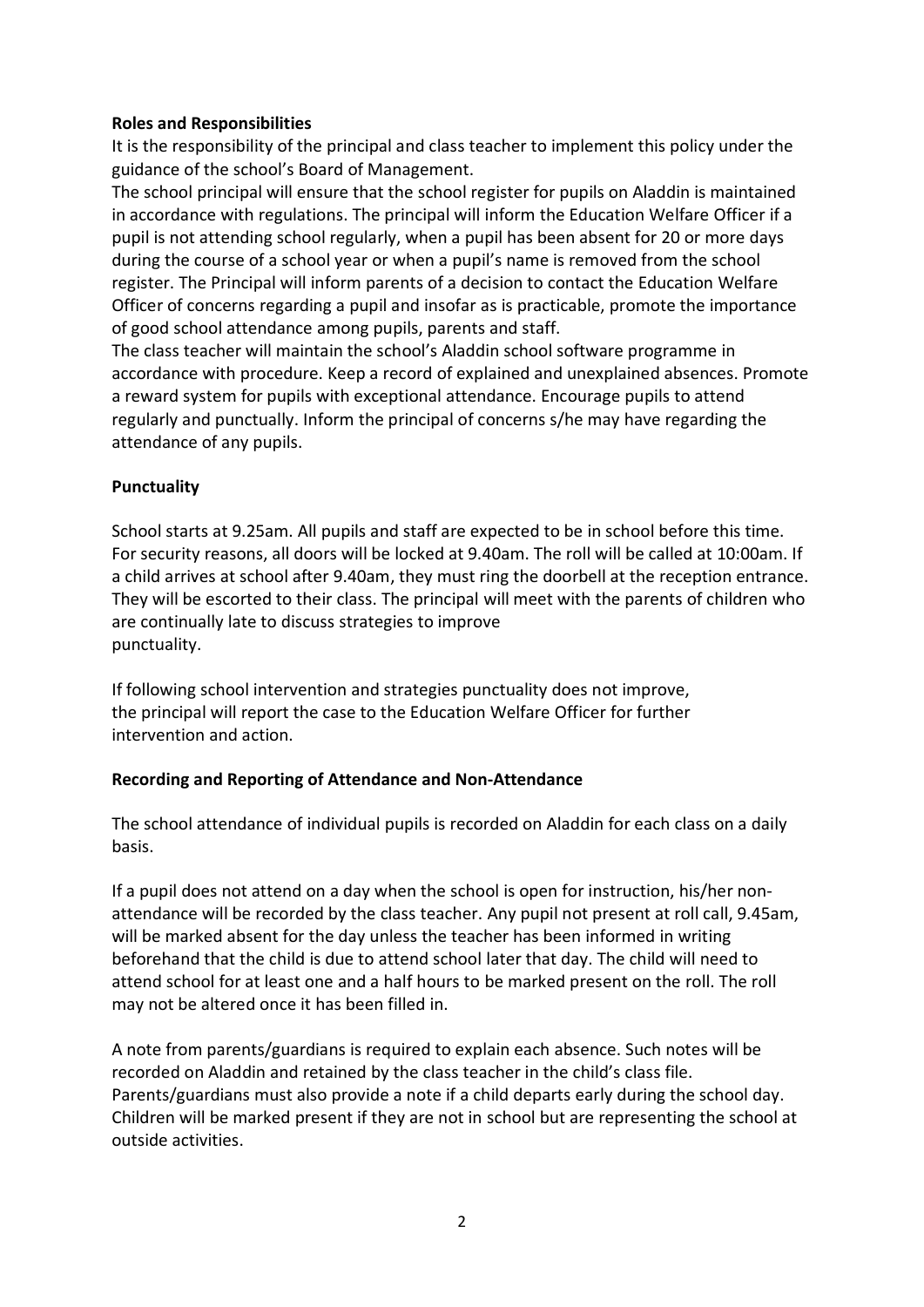Parents/guardians are made aware of the requirements of the NEWB particularly the by-law relating to absences of more than 20 days per school year. They are notified in writing on the End of Year Report of the total number of absences during the school year. Pupils whose non-attendance is a concern are invited to meet with the principal and are informed of the school's concerns.

The school must inform the Education Welfare Officer in writing, where a child has missed 20 or more days in a school year, where attendance is irregular, where a pupil is removed from the school register and where a child is suspended or expelled for 6 days or more.

#### **Promoting Attendance**

The school promotes good attendance by:

- creating a safe and welcoming environment
- ensuring children are happy
- displaying kindness, compassion and understanding
- being vigilant so that risks to good attendance such as disadvantage, bullying etc. are identified early

#### **Whole School Strategies to Promote Attendance**

Athea NS endeavours to create a safe, welcoming environment for our pupils and their parents/guardians. Parents/guardians are consulted in drafting and reviewing policies with the aim of promoting a high-level of co-operation among the school community. The teaching staff collaborates in the planning and implementation of the primary school curriculum, so as to provide a stimulating learning environment for all pupils.

Traditionally, school attendance is strong in our school. However, the staff remains vigilant so that 'risk' students are identified early. Risk students can be categorised as those who miss more than 5 days in a 20-day period without an accompanying note of explanation from parents/guardians. Appropriate contact takes place between the school and parents/guardians either via a letter or a note in the homework diary when this occurs. A meeting between parents and the principal may be set up if deemed necessary. Absences of more than 20 days are automatically referred to the Education Welfare Officer.

New entrants and their parents/guardians are invited to engage in an induction process, through which the school's policies and procedures in relation to attendance are explained. There is a focus on the value of regular attendance and on the importance of developing good attendance habits from Junior Infants onwards.

Our homework policy, drawn up in consultation with parents/guardians, clearly outlines the school's expectations in terms of the quantity of homework assigned and in the quality of homework presented. There is a consistent approach to homework throughout the school.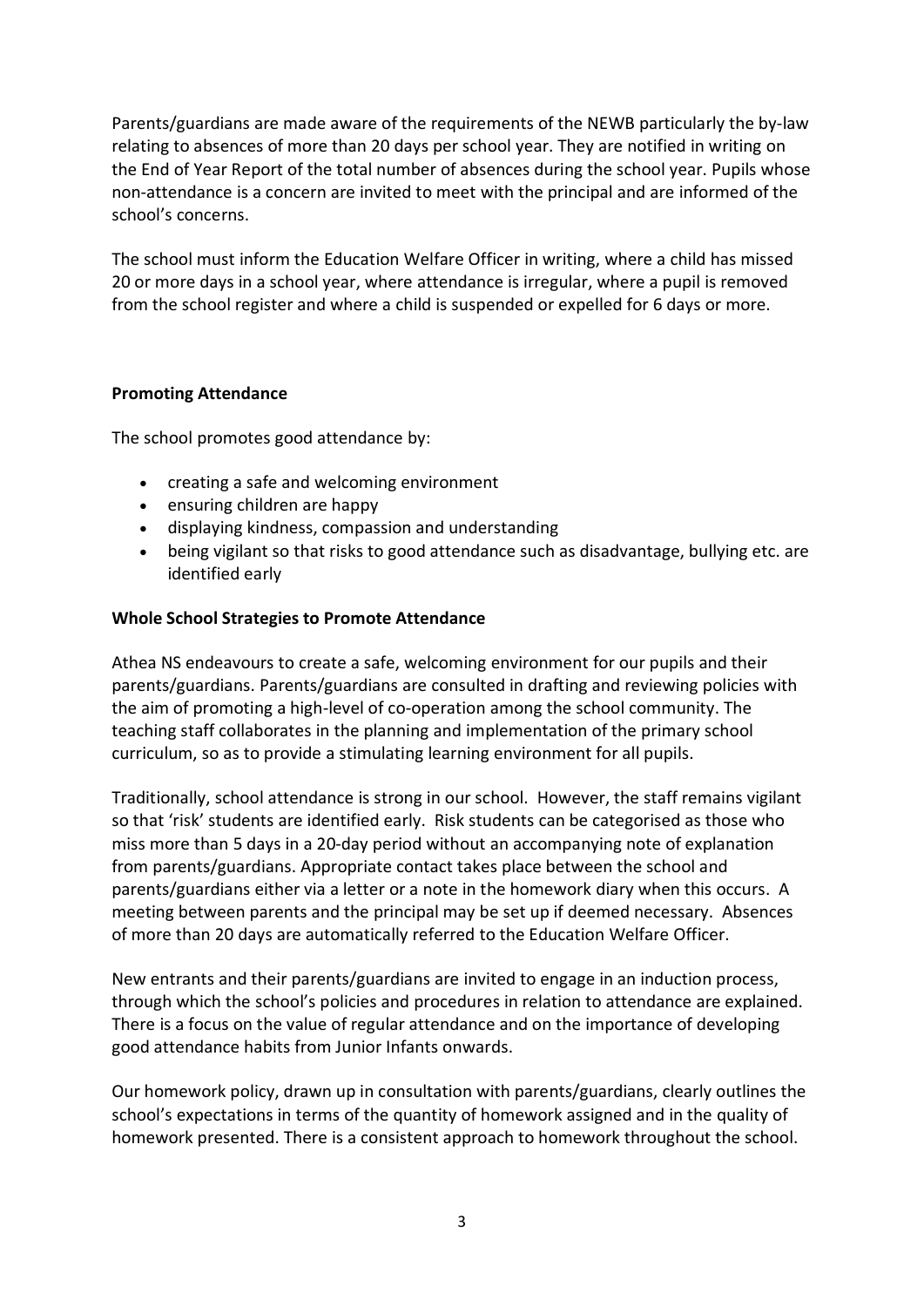The calendar for the coming school year is published annually in June on the school website. It is hoped that this approach will enable parents/guardians to plan family events around school closures, thus minimising the chances of non-attendance related to family holidays during the school term.

Pupils are expected to wear the correct school uniform and bring a healthy lunch to school each day.

It is important to note that we discourage students to attend school who are feeling unwell at home. The child that is unwell is sent home during the school day as per COVID-19 Policy.

#### **Strategies in the Event of Non-Attendance**

Section 17 of the Education (Welfare) Act (2000), states that 'the parent of a child shall cause the child concerned to attend a recognised school on each school day'.

Section 21 of the Act obliges schools to inform the Education Welfare Officer if a child is absent on more than 20 days in any school year, or if a child does not attend school on a regular basis.

In such cases the Education Welfare Officer (following all reasonable efforts by the Education Board to consult with the child's parents and the principal of the school) may serve a 'School Attendance Notice' on any parent who he/she concludes is failing or neglecting to cause the child to attend the school. A successful case taken against the parent may result in a fine and/or imprisonment.

When a child reaches 15 days absence, a letter will be automatically sent to parents informing them of this and the responsibility of the school to report to NEWB should the child reach 20 days absence.

Reasons for absence are recorded and reported to the EWB five times during the school year through an online system. An annual report is submitted – not more than six weeks following the end of the school year – detailing the overall level of attendance at the school during that school year.

#### **Procedures in relation to the Removal from Register/Transfer from another school:**

The school is aware that '*A principal may only remove a pupil's name from a school register where they have been informed that the child has been enrolled in another school or when the Welfare Board notifies them that the child has been registered by it as in receipt of out-of-school education.'*

The Board of Management may in exceptional circumstances suspend a child. (see Code of Behaviour)

Transfer to another school: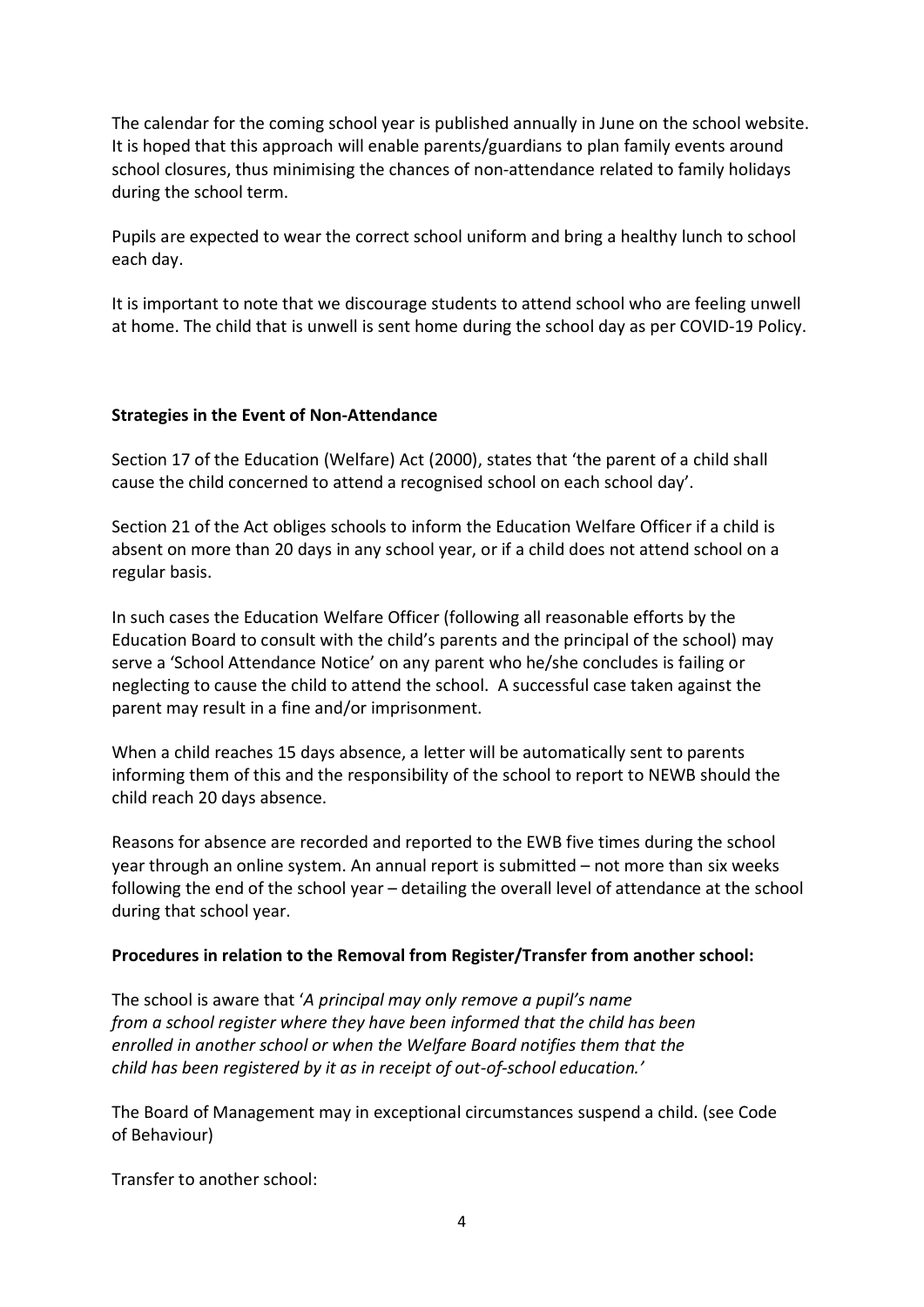Where parents remove a child from a school the principal is obliged to give them and the new school a certificate stating child's record of attendance and absences in the school, the last class the child attended, and any other relevant information pertaining to the education of the child.

Transfer from another school:

When Athea NS receives a new student, the principal will notify the principal of the child's last school attended that the child is now registered in our school "as soon as may be". When a principal receives notification that a child has been registered elsewhere he/she must notify the principal of the pupil's new school of any problems in relation to attendance at the pupil's former school and of such matters relating to the child's educational progress as he or she considers it appropriate.

#### **Action**

#### 1. **Unavoidable medical appointments / withdrawing a sick child from school**

If a pupil needs to leave early for an unavoidable medical appointment, a letter should be sent in beforehand from his/her parents.

If a child is sick during the school day, the teacher will firstly ring the parent and if he/she is not contactable, they will ring the emergency contact number. Parents should ensure all phone numbers are up to date.

When collecting the child, the parent should report to the school office where she/he will be asked to sign the child out. The parent can then wait in reception while the child is collected from the classroom. The teacher may meet with the parent also to explain about any sickness that may have occurred.

*No child will be allowed to leave the school with any other adult other than his/her parent unless a letter or phone call has been received beforehand naming the person who is to collect the child.*

#### 2. **Family Emergencies**

The parent should ring the school en-route and explain the situation. The child can then be escorted from the class and ready to meet the parent. The parent will be asked to sign the child out.

#### **Communication**

A copy of the policy will be given to the Board of Management, all members of staff and is available for parents to view on our school website.